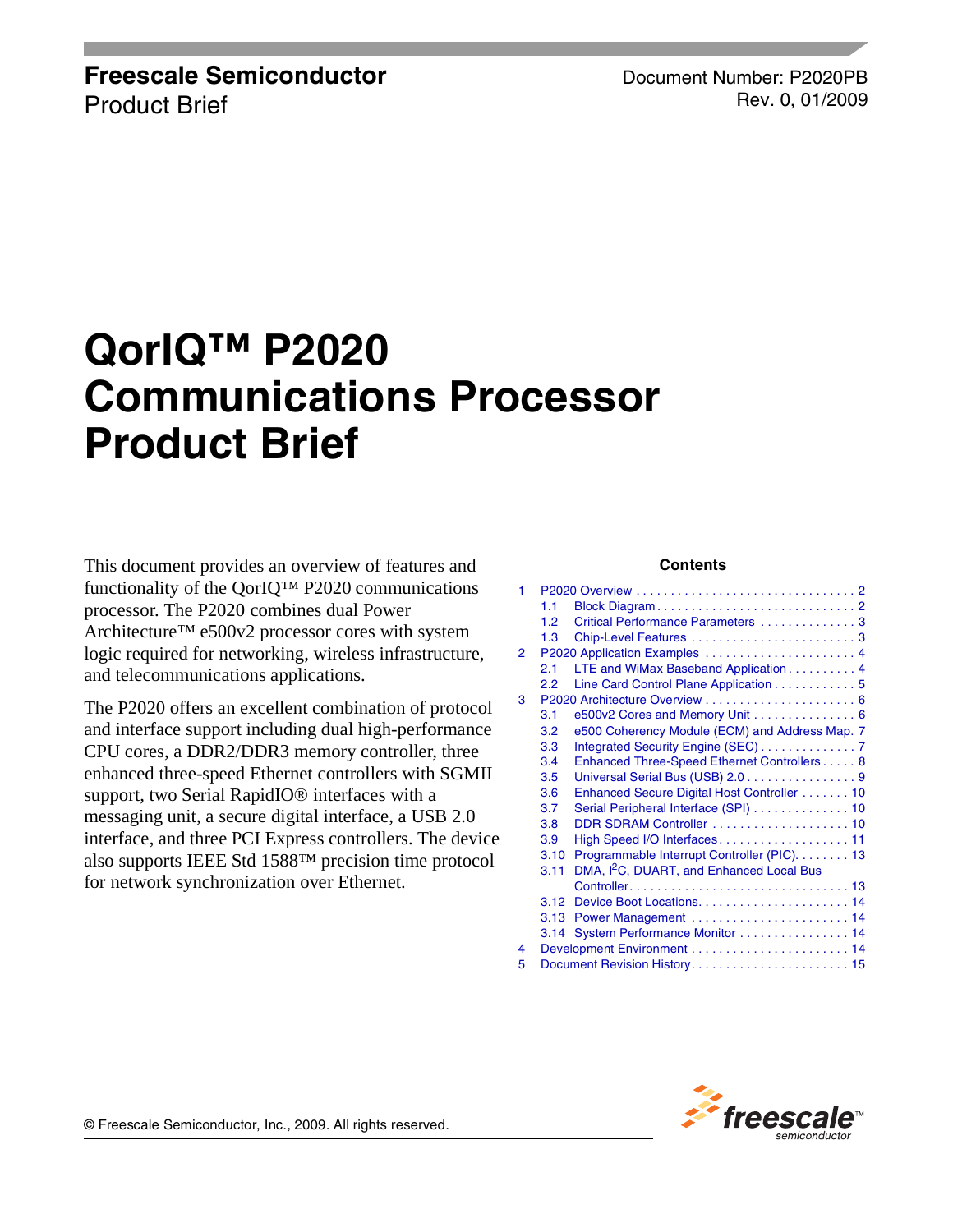**P2020 Overview**

# <span id="page-1-0"></span>**1 P2020 Overview**

This section describes the features of the device.

### <span id="page-1-1"></span>**1.1 Block Diagram**

[Figure 1](#page-1-2) shows the major functional units within the P2020.



<span id="page-1-2"></span>**Figure 1. P2020 Block Diagram**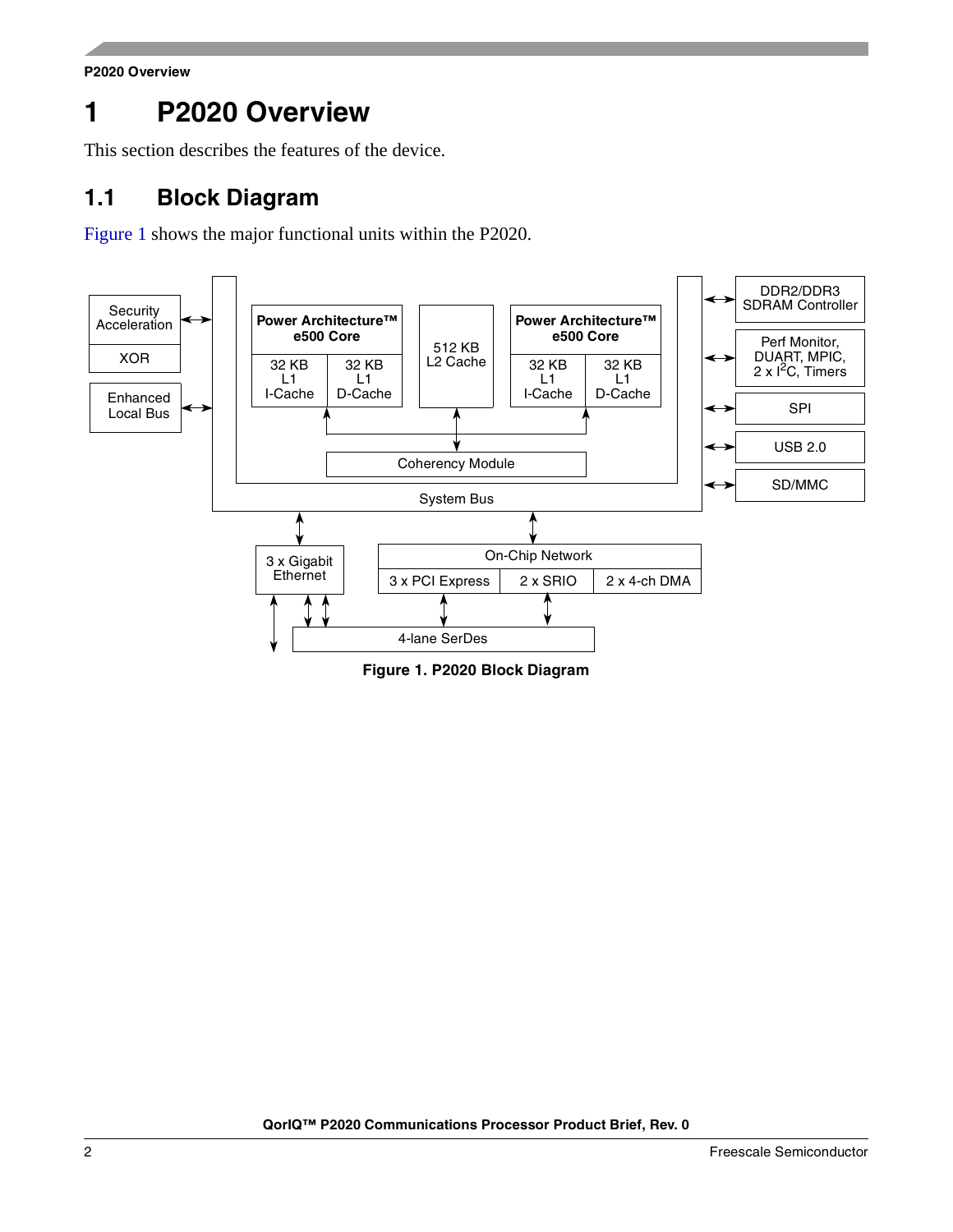#### **P2020 Overview**

#### <span id="page-2-0"></span>**1.2 Critical Performance Parameters**

Critical performance parameters are as follows:

- e500v2 core frequency of up to 1.2 GHz
- 45-nm SOI process technology
- Supply voltages:
	- Core: 1.05 V
	- PCI Express, Serial RapidIO: 1.05 V
	- Ethernet: 3.3 or 2.5 V (subject to protocol)
	- Local bus: 3.3, 2.5, or 1.8 V
	- DDR: 1.8 V for DDR2, 1.5 V for DDR3 (conforms to JEDEC standard)
	- SGMII: 1.05 V
	- SPI, eSDHC, USB: 3.3, 2.5, or 1.8 V
- Operating junction temperature  $(T_j)$  range: 0–125° C and –40–125° C (industrial specification)
- Package:  $31 \times 31$  mm 689-pin TEPBGA (thermally-enhanced plastic BGA)

### <span id="page-2-1"></span>**1.3 Chip-Level Features**

Key features of the P2020 include the following:

- Dual high-performance Power Architecture e500v2 cores
	- 36-bit physical addressing
	- Double-precision floating-point support
	- 32-Kbyte L1 instruction cache and 32-Kbyte L1 data cache for each core
- 512-Kbyte L2 cache with ECC
- Three 10/100/1000 Mbps enhanced three-speed Ethernet controllers (eTSECs)
	- TCP/IP acceleration and classification capabilities
	- IEEE 1588 support
- High-speed interfaces:
	- Two x1 or one x4 Serial RapidIO interfaces with message unit
	- Three PCI Express interfaces:
		- $-$  Two x1, one x2
		- $-$  Two  $x2$
		- One x4
	- Two SGMII interfaces
- High-speed USB interface (USB 2.0)
- Enhanced secure digital host controller (SD/MMC)
- Serial peripheral interface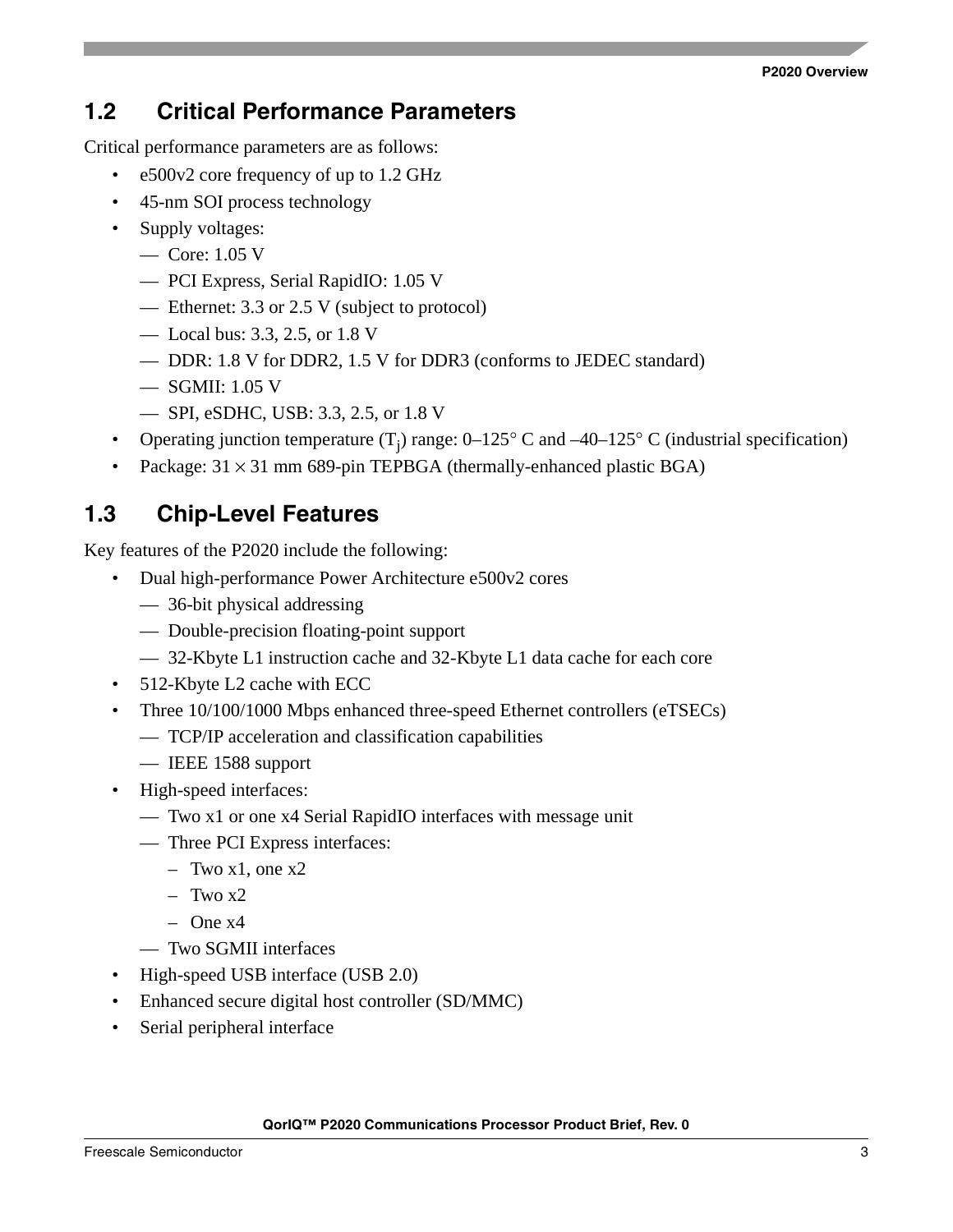#### **P2020 Application Examples**

- Integrated security engine (optional)
	- XOR acceleration
	- Protocol support includes SNOW, ARC4, 3DES, AES, RSA/ECC, RNG, single-pass SSL/TLS, Kasumi
- DDR2/DDR3 SDRAM memory controller with ECC support
- Power management controller
- Programmable interrupt controller (PIC) compliant with Open-PIC standard
- Two four-channel DMA controllers
- Two  $I<sup>2</sup>C$  controllers, DUART, timers
- Enhanced local bus controller (eLBC)
- 16 general-purpose I/O signals

These features are described in greater detail in subsequent sections.

#### **NOTE**

The P2020 is also available without a security engine. All specifications other than those relating to security apply to the non-security version exactly as described in this document.

# <span id="page-3-0"></span>**2 P2020 Application Examples**

The following section provides block diagrams of different applications. The P2020 is a very flexible device and can be configured to meet many system application needs.Target applications include the following:

- Networking (switches and routers)—Line card controller, mid-range line card control plane, low-end line card combined control and data plane, shelf controller, business gateway, multiservice router, wireless access points
- Telecommunications—AMC card, controller on ATCA carrier card, channel and control card for NodeB/BTS/WCDMA/4G LTE/WiMax, general-purpose compute blade
- Industrial—Robotics, multifunction printer, single board computers, industrial applications, test and measurement for networking/telecommunications

Both cores can operate in a symmetric multiprocessing mode to achieve higher performance, or they can perform separate tasks, optionally running independent operating systems. This flexibility enables application developers to assign distinct processing resources to distinct tasks that need guaranteed performance. For example, one core can manage a data plane and the other a control plane.

The LTE and WiMax baseband and line card control plane applications are described in the following sections.

### <span id="page-3-1"></span>**2.1 LTE and WiMax Baseband Application**

As an integrated dual-core device, the P2020 is well-suited for Long Term Evolution (LTE) and WiMax channel card applications. The P2020 offers dual-core performance without breaking out of a single core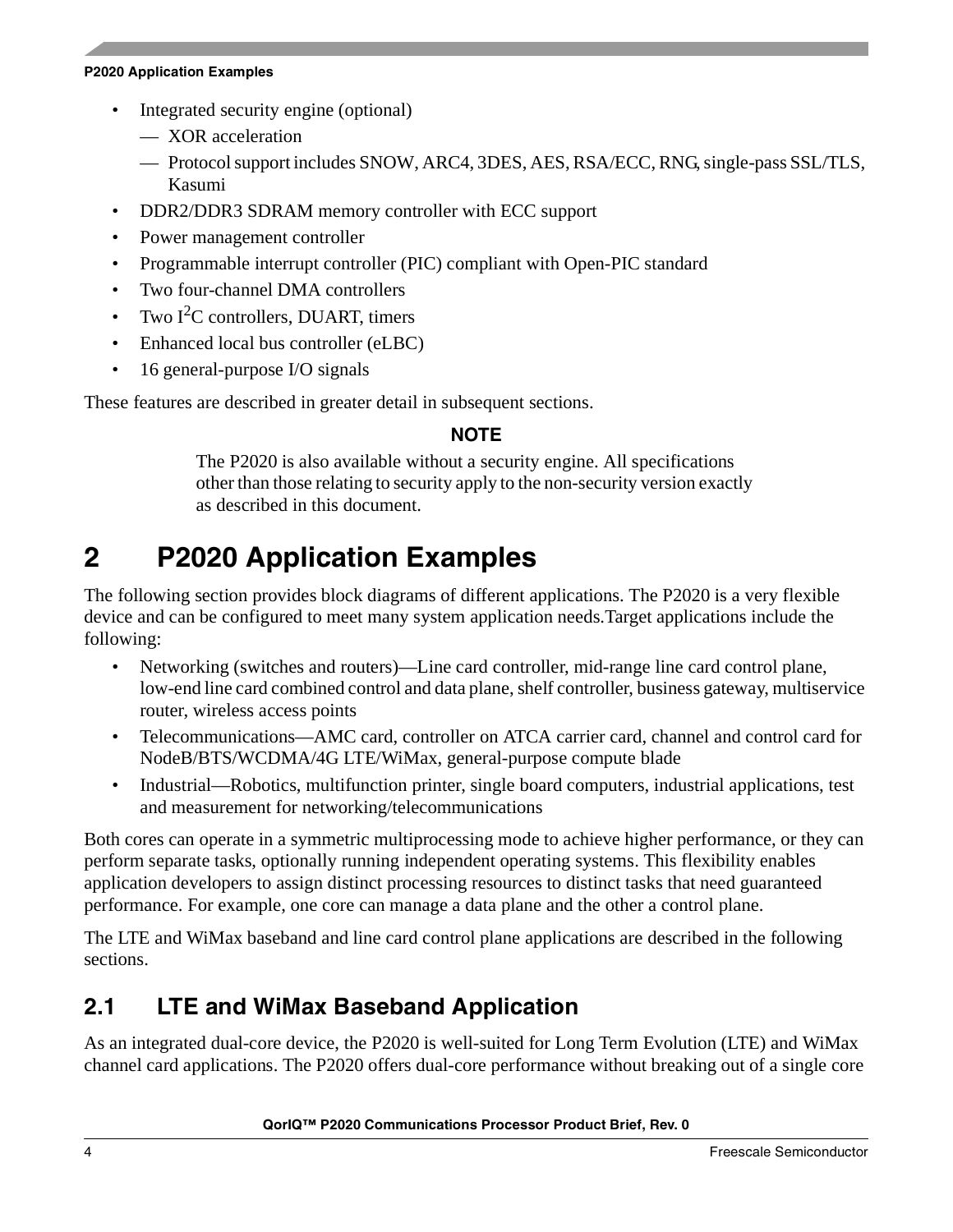#### **P2020 Application Examples**

power budget. Additionally, in order to maximize subscriber bandwidth, the P2020 also offers support for the increased performance needed in Layer 2 baseband processing and implementing network interfaces.

[Figure 2](#page-4-1) shows an example of a channel card application using the P2020. The advanced Quality of Service (QoS) features of the eTSEC ports assist in resource scheduling and Medium Access Control (MAC), implemented by Layer 2 baseband processing. For network interfacing, the P2020 supports dual Gigabit Ethernet on SGMII and dual Serial RapidIO (for redundancy). The Serial RapidIO interface also allows direct connection to the digital signal processors (DSPs), such as Freescale's MSC8156, that implement the Layer 1 processing. The security block handles the secure network termination requirement



**Figure 2. Channel Card Application**

# <span id="page-4-1"></span><span id="page-4-0"></span>**2.2 Line Card Control Plane Application**

One of the primary applications for the P2020 is as a line card control plane processor, as shown in [Figure 3](#page-5-2). Typically the P2020 sits to the side of the main datapath, which has I/O processors on the front panel connected to a backplane interface device. The P2020 communicates with these components using standard interfaces, such as PCI Express or the local bus. The P2020 often has front panel interfaces as well. One eTSEC may be used for high-performance debug; the DUART can be used for a low-level command line interface; and the USB port may be used for front-panel code uploads when connecting directly to a PC for maintenance. Redundant Gigabit Ethernet ports to the backplane are used as a management interface, which can be used to communicate with a centralized resource for receiving table updates, for instance. The SD/MMC interface enables modularity by supporting booting from flash cards.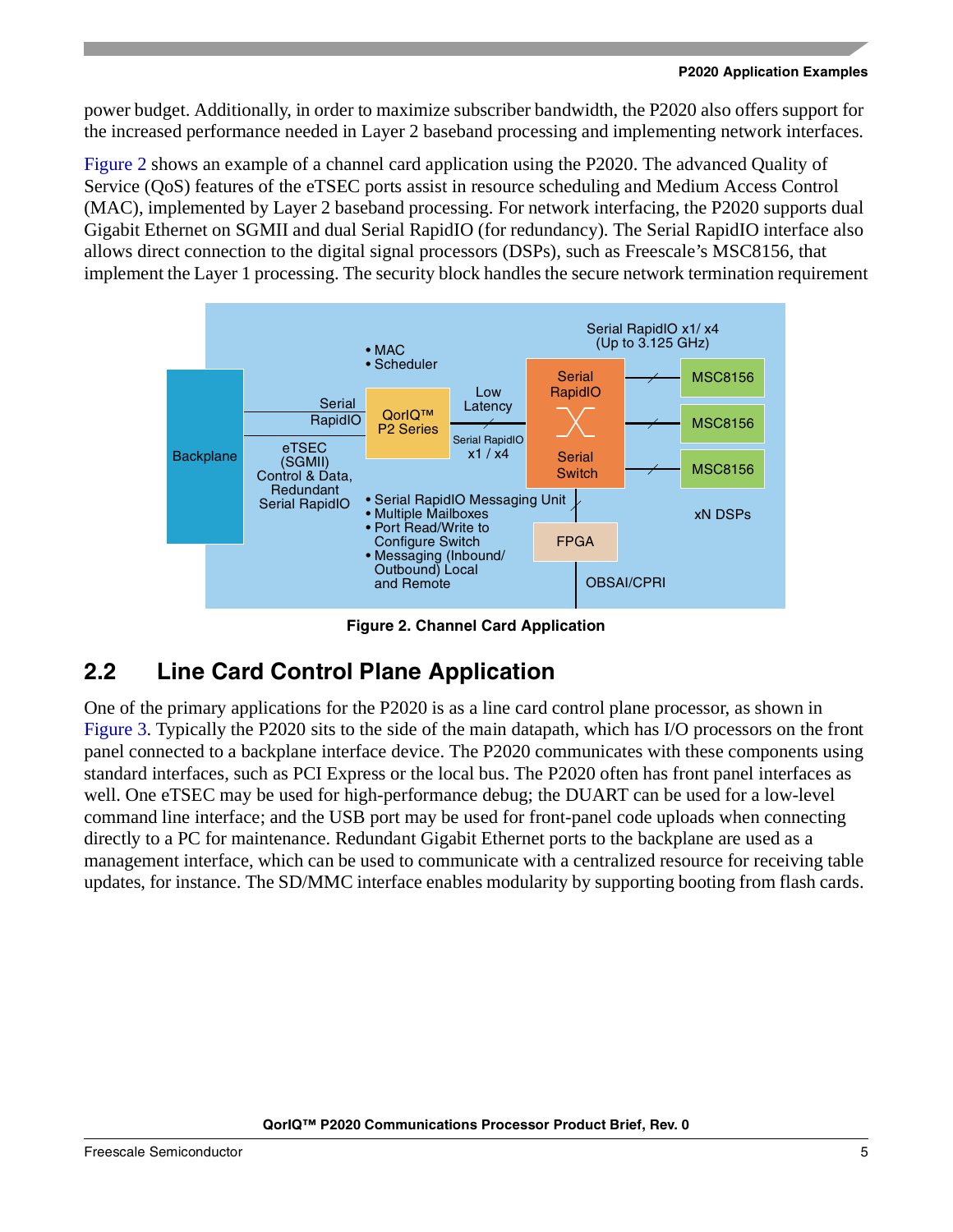**P2020 Architecture Overview**



**Figure 3. Line Card Control Plane Application**

# <span id="page-5-2"></span><span id="page-5-0"></span>**3 P2020 Architecture Overview**

This section contains a high-level view of the device architecture.

### <span id="page-5-1"></span>**3.1 e500v2 Cores and Memory Unit**

The P2020 contains two high-performance 32-bit e500v2 cores that implement the Power Architecture. In addition to 36-bit physical addressing, this version of the e500 core includes the following:

- SPE double-precision floating-point instruction set using 64-bit operands
- SPE embedded vector and scalar single-precision floating-point instruction set using 32- or 64-bit operands
- 32-Kbyte L1 instruction cache and 32-Kbyte L1 data cache with parity protection

The device also contains 512 Kbytes of L2 cache/SRAM, as follows:

- Eight-way set-associative cache organization with 32-byte cache lines
- Flexible configuration (can be configured as part cache, part SRAM)
- External masters can force data to be allocated into the cache through programmed memory ranges or special transaction types (stashing).
- SRAM features include the following:
	- I/O devices access SRAM regions by marking transactions as snoopable (global).
	- Regions can reside at any aligned location in the memory map.
	- Byte-accessible ECC uses read-modify-write transaction accesses for smaller-than-cache-line accesses.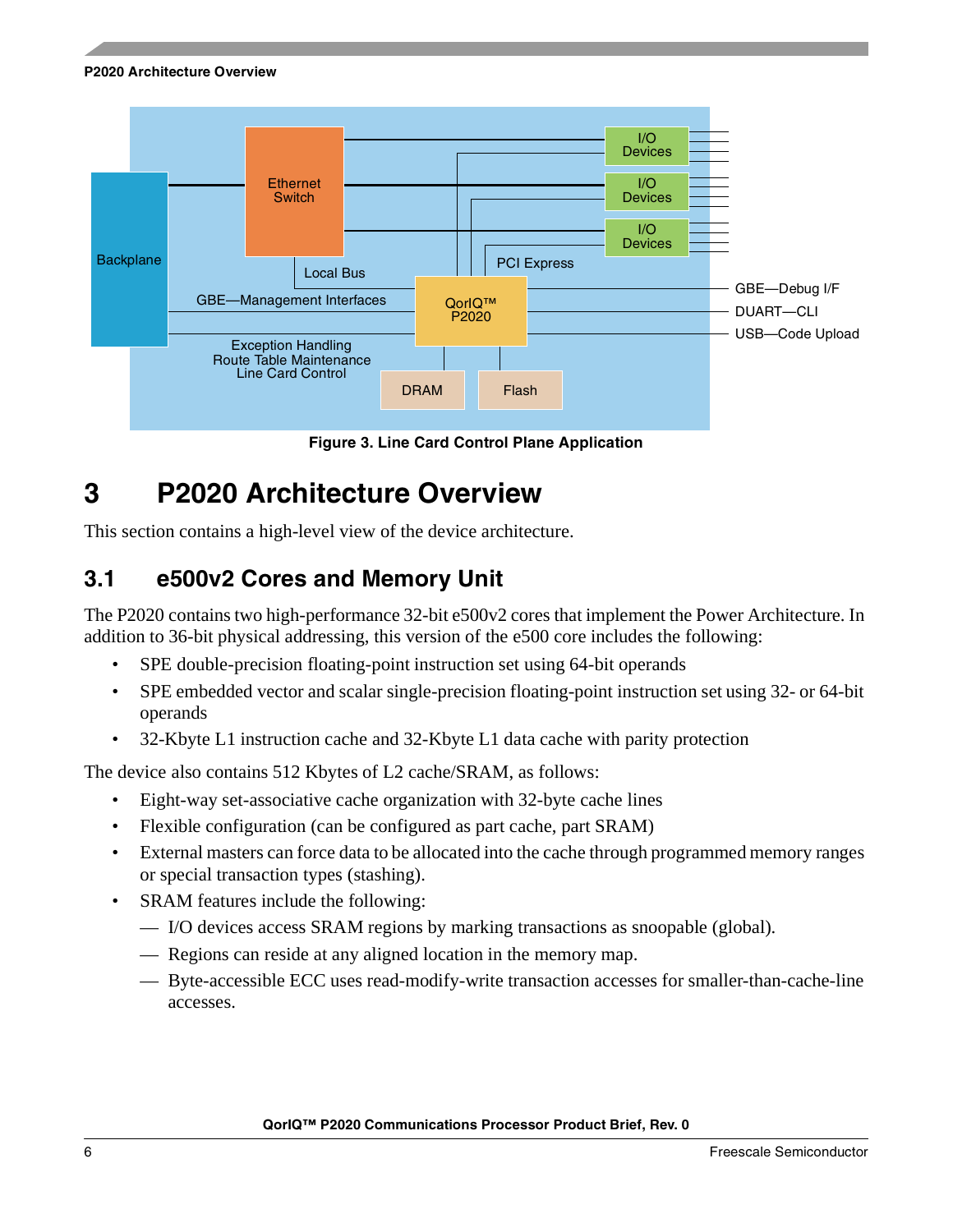### <span id="page-6-0"></span>**3.2 e500 Coherency Module (ECM) and Address Map**

The e500 coherency module (ECM) provides a mechanism for I/O-initiated transactions to snoop the bus between the e500v2 cores and the integrated L2 cache in order to maintain coherency across local cacheable memory. It also provides a flexible switch-type structure for core- and I/O-initiated transactions to be routed or dispatched to target modules on the device.

The P2020 supports a flexible 36-bit physical address map. Conceptually, the address map consists of local space and external address space. The local address map is supported by ten local access windows that define mapping within the local 36-bit (64-Gbyte) address space.

The P2020 can be made part of a larger system address space through the mapping of translation windows. This functionality is included in the address translation and mapping units (ATMUs). Both inbound and outbound translation windows are provided. The ATMUs allows the P2020 to be part of larger address maps such as those of PCI Express or RapidIO.

# <span id="page-6-1"></span>**3.3 Integrated Security Engine (SEC)**

The SEC is a modular and scalable security core optimized to process all the algorithms associated with IPsec, IKE, SSL/TLS, iSCSI, SRTP, IEEE Std 802.11i™, IEEE 802.16 (WiMAX), IEEE 802.1AE (MACSec), 3GPP, A5/3 for GSM and EDGE, and GEA3 for GPRS. Although it is not a protocol processor, the SEC is designed to perform multi-algorithmic operations (for example, 3DES-HMAC-SHA-1) in a single pass of the data. The version of the SEC used in the P2020 is specifically capable of performing single-pass security cryptographic processing for SSL 3.0, SSL 3.1/TLS 1.0, IPSec, SRTP, and 802.11i.

SEC features include the following:

- Compatible with code written for the Freescale MPC8548E, MPC8555E, and MPC8541E devices
- XOR engine for parity checking in RAID storage applications.
- Four crypto-channels, each supporting multi-command descriptor chains
- Cryptographic execution units:
	- PKEU—public key execution unit
	- DEU—Data Encryption Standard execution unit
	- AESU—Advanced Encryption Standard unit
	- AFEU—ARC four execution unit
	- MDEU—message digest execution unit
	- KEU—Kasumi execution unit
	- CRCU—cyclical redundancy check unit
	- RNG—random number generator
	- STHA—SNOW 3.0 hardware accelerator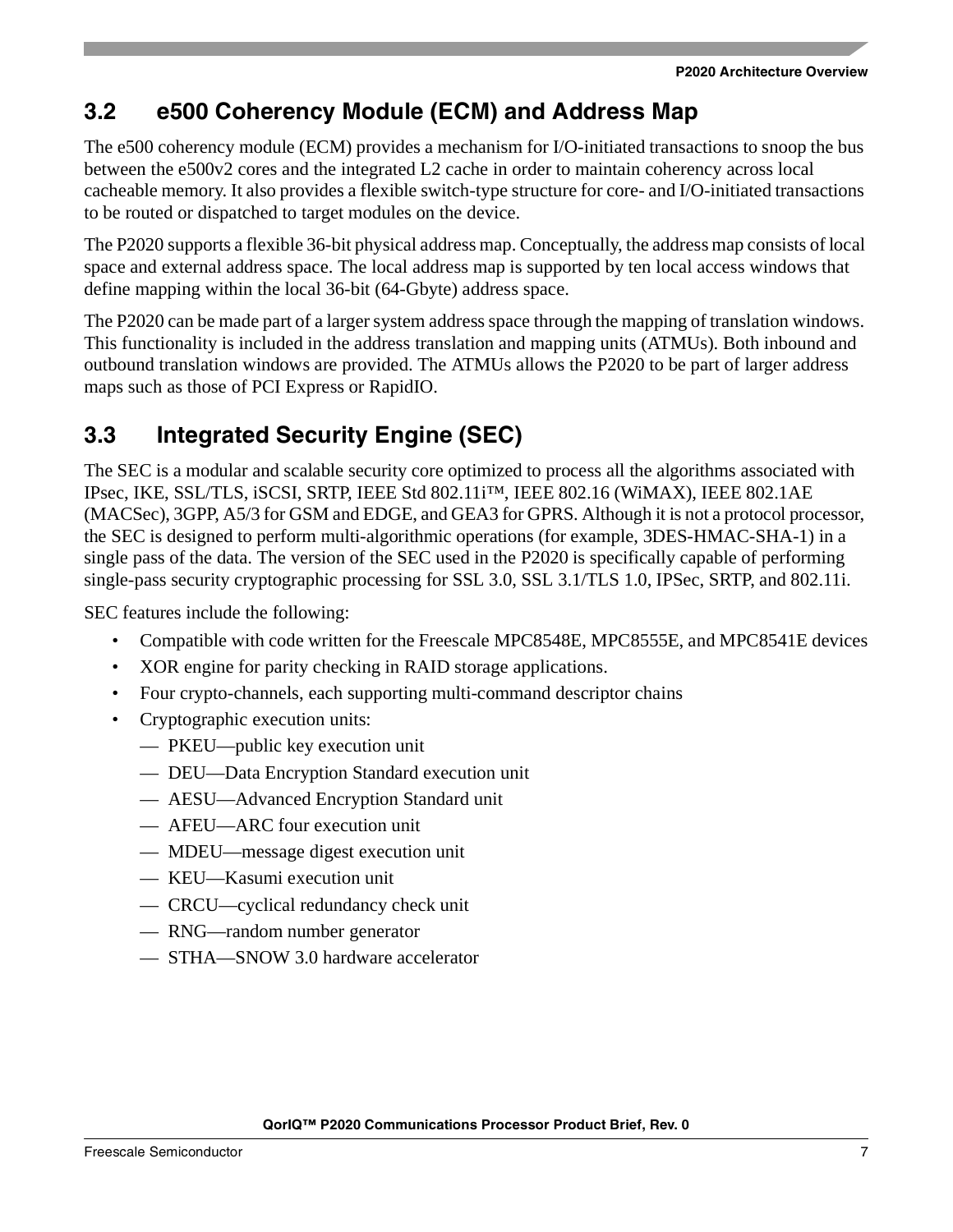### <span id="page-7-0"></span>**3.4 Enhanced Three-Speed Ethernet Controllers**

The P2020 has three on-chip enhanced three-speed Ethernet controllers (eTSECs), as used in the 90 nm PowerQUICC III family. The eTSECs incorporate a media access control (MAC) sublayer that supports 10- and 100-Mbps and 1-Gbps Ethernet/802.3 networks with SGMII, GMII, RGMII, MII, RMII, TBI, and RTBI physical interfaces, as well as 8- or 16-bit FIFO interfaces that bypass the Ethernet MAC. The eTSECs include 2-Kbyte receive and 10-Kbyte transmit FIFOs and DMA functions.

Each eTSEC provides a full-duplex packet FIFO interface port, multiplexed on the PHY interface pins, that bypasses the Ethernet MAC. As a result, the FIFO interface does not impose the overhead of Ethernet framing.

The P2020 eTSECs support programmable CRC generation and checking, RMON statistics, and jumbo frames of up to 9.6 Kbytes. Frame headers and buffer descriptors can be forced into the L2 cache to speed classification or other frame processing. They are designed to comply with IEEE Std. 802.3™, IEEE 802.3u, IEEE 802.3x, IEEE 802.3z, IEEE 802.3ac, and IEEE 802.3ab.

Some of the key features of these controllers include: the following

<span id="page-7-1"></span>• Flexible configuration for multiple PHY interface configurations. [Table 1](#page-7-1) lists available configurations.

| eTSEC1                          | eTSEC2             | eTSEC3       |  |
|---------------------------------|--------------------|--------------|--|
| Standard interface <sup>2</sup> | Standard interface | <b>SGMII</b> |  |
| $-0r-$                          | -or-               | $-0r-$       |  |
| none                            | none               | none         |  |
| Reduced interface <sup>3</sup>  | Reduced interface  | SGMII        |  |
| -or-                            | -or-               | $-0r-$       |  |
| none                            | <b>SGMII</b>       | none         |  |
|                                 | -or-               |              |  |
|                                 | none               |              |  |
| 16-bit FIFO                     | SGMII              | SGMII        |  |
|                                 | -or-               | $-0r-$       |  |
|                                 | none               | none         |  |
| RGMII                           | RGMII              | RGMII        |  |
| -or-                            | -or-               | $-0r-$       |  |
| RTBI                            | RTBI               | RTBI         |  |
| -or-                            | -or-               | -or-         |  |
| RMII                            | RMII               | RMII         |  |
| $-0r-$                          | -or-               | -or-         |  |
| none                            | <b>SGMII</b>       | <b>SGMII</b> |  |
|                                 | -or-               | $-0r-$       |  |
|                                 | none               | none         |  |

#### **Table 1. eTSEC Configuration Options<sup>1</sup>**

**Notes:**

The parallel interfaces must use the same voltage.

<sup>2</sup> Standard interfaces are GMII, TBI, MII.

<sup>3</sup> Reduced interfaces are RGMII, RTBI, RMII.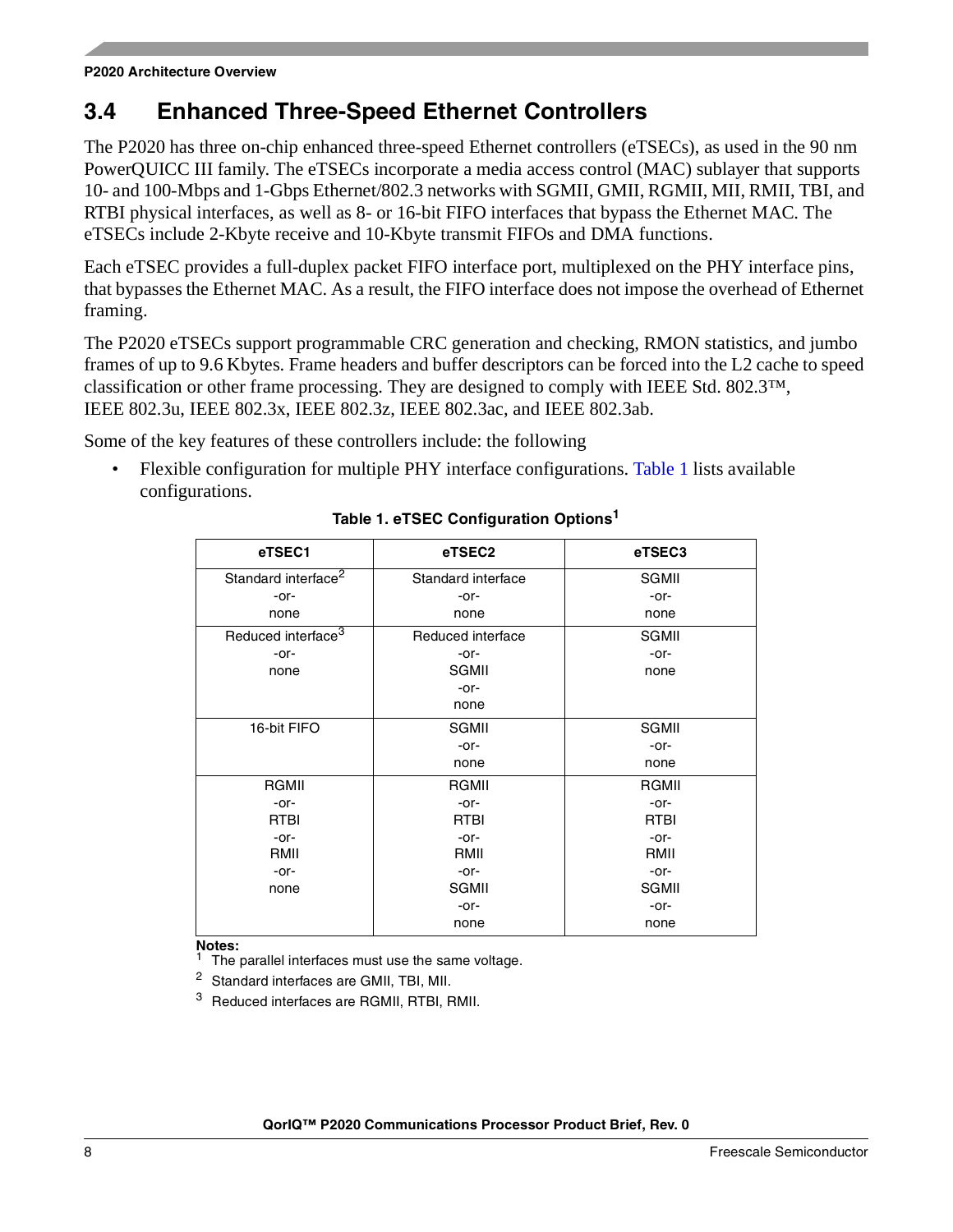- TCP/IP acceleration and QoS features:
	- IP v4 and IP v6 header recognition on receive
	- IP v4 header checksum verification and generation
	- TCP and UDP checksum verification and generation
	- Per-packet configurable acceleration
	- Recognition of VLAN, stacked (queue in queue) VLAN, IEEE 802.2, PPPoE session, MPLS stacks, and ESP/AH IP-security headers
	- Supported in all FIFO modes
	- Transmission from up to eight physical queues
	- Reception to up to eight physical queues
- Full- and half-duplex Ethernet support (1000 Mbps supports only full duplex):
	- IEEE 802.3 full-duplex flow control (automatic PAUSE frame generation or software-programmed PAUSE frame generation and recognition)
- IEEE 802.1 virtual local area network (VLAN) tags and priority
- VLAN insertion and deletion
	- Per-frame VLAN control word or default VLAN for each eTSEC
	- Extracted VLAN control word passed to software separately
- Programmable Ethernet preamble insertion and extraction of up to 7 bytes
- MAC address recognition
- Ability to force allocation of header information and buffer descriptors into L2 cache

#### <span id="page-8-0"></span>**3.5 Universal Serial Bus (USB) 2.0**

The P2020 USB 2.0 controller provides point-to-point connectivity complying with the USB specification, Rev. 2.0. The USB controller can be configured to operate as a stand-alone host or stand-alone device. The host and device functions are both configured to support the following types of USB transfers:

- Bulk
- Control
- **Interrupt**
- **Isochronous**

Other controller features are as follows:

The USB dual-role controller does the following:

- Supports USB dual-role operation and can be configured as host or device
- Complies with USB specification, Rev. 2.0
- Supports operation as a stand-alone USB device
	- Supports one upstream facing port
	- Supports six programmable USB endpoints
- Supports operation as a stand-alone USB host controller

#### **QorIQ™ P2020 Communications Processor Product Brief, Rev. 0**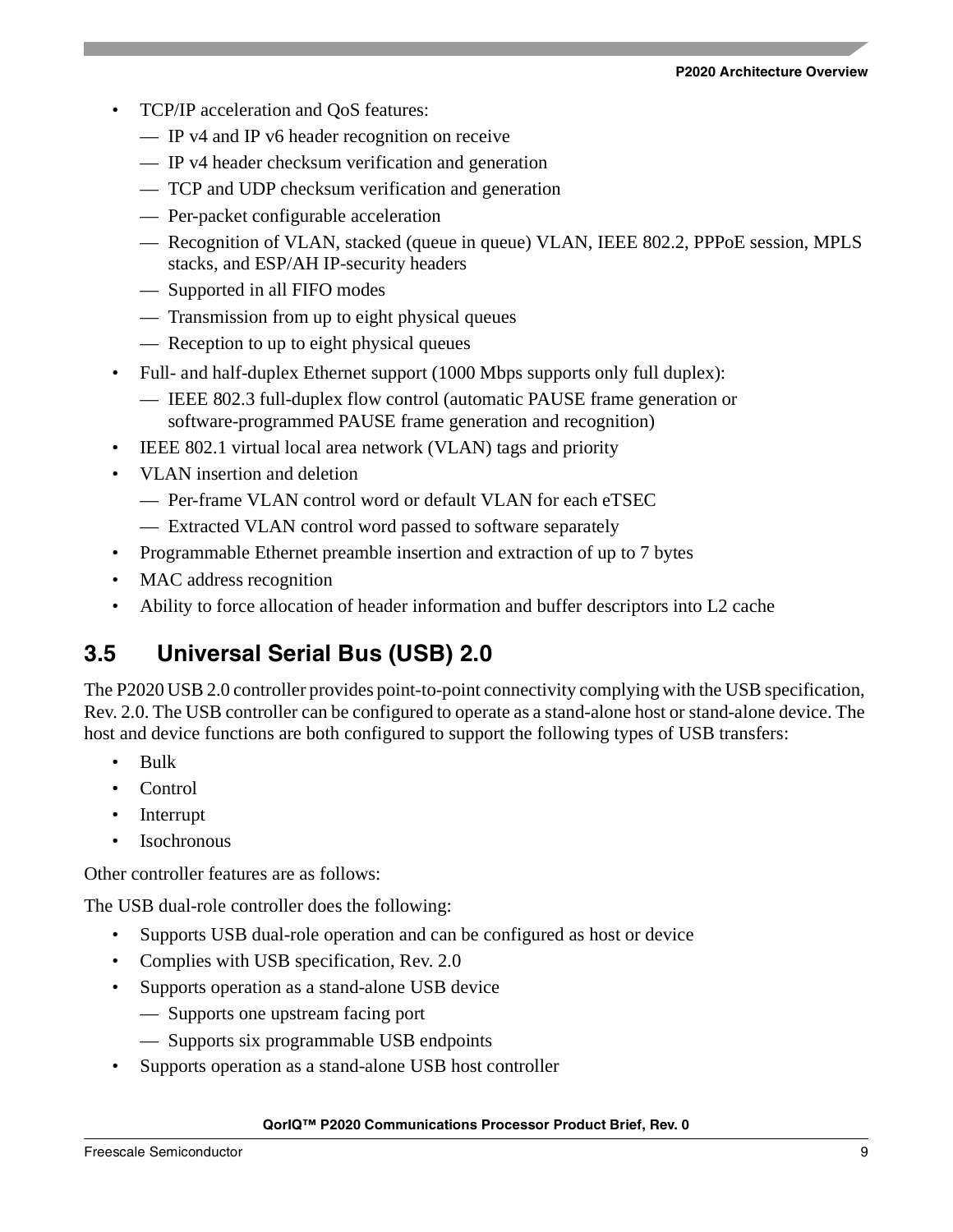#### **P2020 Architecture Overview**

- Supports USB root hub with one downstream-facing port
- Enhanced host controller interface (EHCI) compatible
- Supports high-speed (480 Mbps), full-speed (12 Mbps), and low-speed (1.5 Mbps) operations
- Supports external PHY with UTMI+ low-pin interface (ULPI)

# <span id="page-9-0"></span>**3.6 Enhanced Secure Digital Host Controller**

The enhanced secure digital host controller (eSDHC) provides an interface between the host system and SD/MMC cards. The eSDHC acts as a bridge, passing host bus transactions to SD/MMC cards by sending commands and performing data accesses to or from the cards. It handles SD/MMC protocols at the transmission level. For the P2020, booting from on-chip ROM is supported through the eSDHC.

The secure digital (SD) card is an evolution of old MultiMediaCard (MMC) technology. The MMC is a universal low-cost data storage and communication media designed to cover a wide area of applications including mobile video and gaming, which are available from either pre-loaded MMC cards or downloadable from cellular phones, WLAN, or other wireless networks. Old MMC cards are based on a 7-pin serial bus with a single data pin, while the new high-speed MMC communication is based on an advanced 11-pin serial bus designed to operate in a low voltage range.

The SD card is specifically designed to meet the security, capacity, performance, and environment requirements inherent in emerging audio and video consumer electronic devices. The physical form factor, pin assignments, and data transfer protocol are forward compatible with the old MMC.

### <span id="page-9-1"></span>**3.7 Serial Peripheral Interface (SPI)**

The serial peripheral interface (SPI) allows the device to exchange data between other communication processors, Ethernet PHYs for configuration, and peripheral devices such as EEPROMs, real-time clocks, A/D converters, and ISDN devices.

The SPI is a full-duplex, synchronous, character-oriented channel that supports a four-wire interface (receive, transmit, clock, and slave select). The SPI block consists of transmitter and receiver sections, an independent baud-rate generator, and a control unit. The P2020 also has the ability to boot from an SPI serial flash device.

The SPI receiver and transmitter each have a FIFO of 32 bytes to support more efficient transfers to and from SPI devices. The SPI interface supports RapidS for Atmel devices as well as Winbond devices dual read commands; in this mode the SPI uses two bits in parallel for reads.

# <span id="page-9-2"></span>**3.8 DDR SDRAM Controller**

The P2020 supports DDR2 and DDR3 SDRAM. The memory interface controls main memory accesses and provides for a maximum of 32 Gbytes of main memory.

The device supports a variety of SDRAM configurations. SDRAM banks can be built using DIMMs or directly-attached memory devices. Sixteen multiplexed address signals provide for device densities from 64 Mbits to 8 Gbits. Four chip select signals support up to four banks of memory. The device supports bank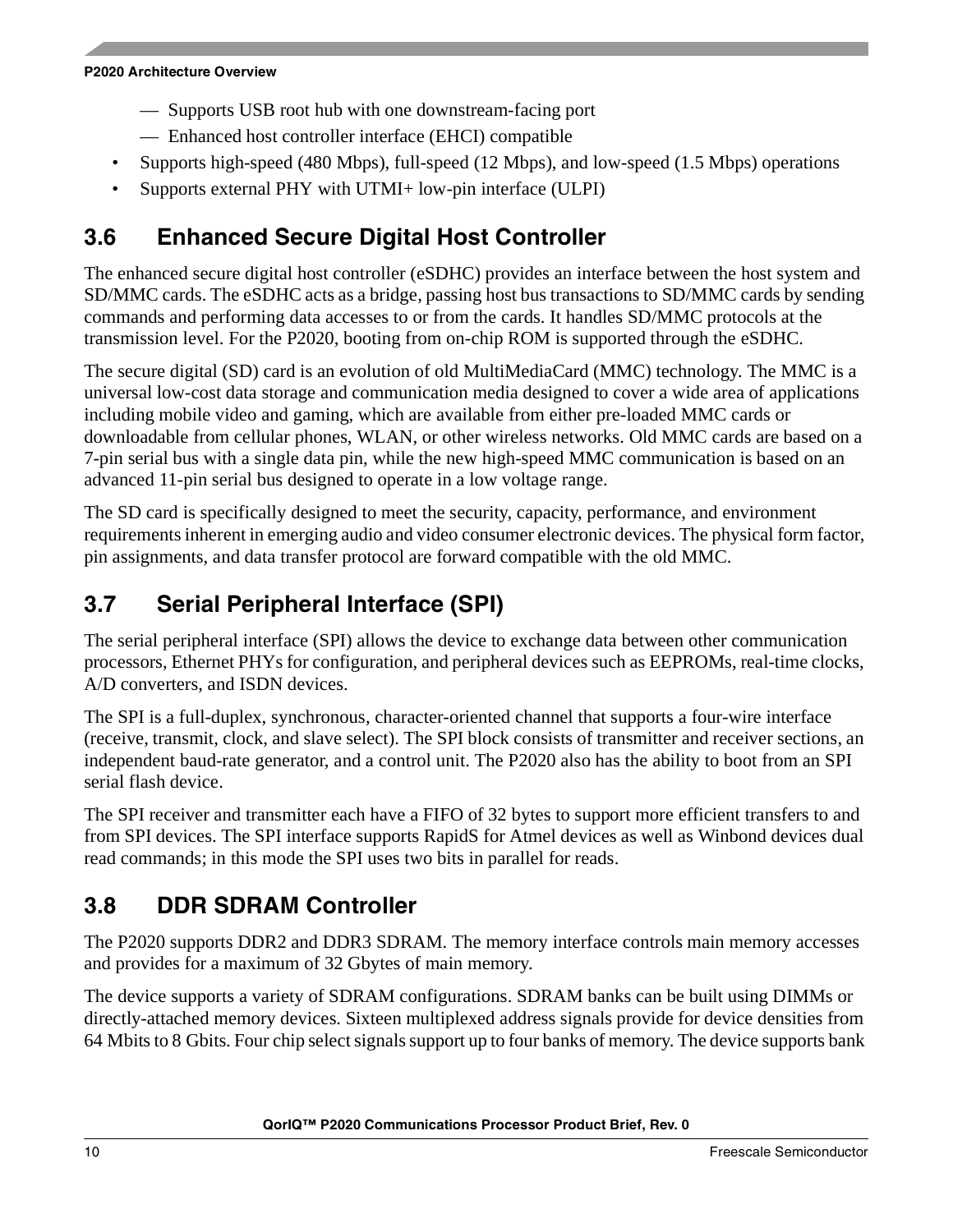sizes from 64 Mbytes to 8 Gbytes. Nine column address strobes (MDM[0:8]) are used to provide byte selection for memory bank writes.

The P2020 can be configured to retain the currently active SDRAM page for pipelined burst accesses. Page mode support of up to 32 simultaneously open pages can dramatically reduce access latencies for page hits. Depending on the memory system design and timing parameters, using page mode can save 3 to 4 clock cycles from subsequent burst accesses that hit in an active page.

Using ECC, the device detects and corrects all single-bit errors and detects all double-bit errors and all errors within a nibble.

The device can invoke a level of system power management by asserting the MCKE SDRAM signal on-the-fly to put the memory into a low-power sleep mode.

The P2020 offers both hardware and software options to support battery-backed main memory. In addition, the DDR controller offers an initialization bypass feature which system designers may use to prevent re-initialization of main memory during system power-on following abnormal shutdown.

### <span id="page-10-0"></span>**3.9 High Speed I/O Interfaces**

The P2020 supports the SGMII, Serial RapidIO, and PCI Express high-speed I/O interface standards.

### **3.9.1 PCI Express Interfaces**

The P2020 supports three PCI Express interfaces that are compliant with the *PCI Express Base Specification Revision 1.0a*. They are configurable at boot time to act as either root complex or endpoint.

The physical layer of the PCI Express interface operates at a transmission rate of 2.5 Gbaud (data rate of 2.0 Gbps) per lane. The theoretical unidirectional peak bandwidth is 2 Gbps per lane. Receive and transmit ports operate independently, resulting in an aggregate theoretical bandwidth of 4 Gbps per lane.

Other features of the PCI Express interface include the following:

- x4, x2, and x1 link widths supported
- Both 32- and 64-bit addressing and 256-byte maximum payload size
- Full 64-bit decode with 36-bit wide windows

### **3.9.2 Serial RapidIO Interfaces**

The two Serial RapidIO interfaces are based on the *RapidIO Interconnect Specification, Revision 1.2*. RapidIO is a high-performance, point-to-point, low-pin-count, packet-switched system-level interconnect that can be used in a variety of applications as an open standard. The RapidIO architecture has a rich variety of features including high data bandwidth, low-latency capability, and support for high-performance I/O devices, as well as support for message-passing and software-managed programming models. Key features of the Serial RapidIO interface unit include:

- Support for *RapidIO Interconnect Specification, Revision 1.2* (all transaction flows and priorities)
- Both 1x and 4x LP-serial link interfaces, with transmission rates of 1.25, 2.5, or 3.125 Gbaud (data rates of 1.0, 2.0, or 2.5 Gbps) per lane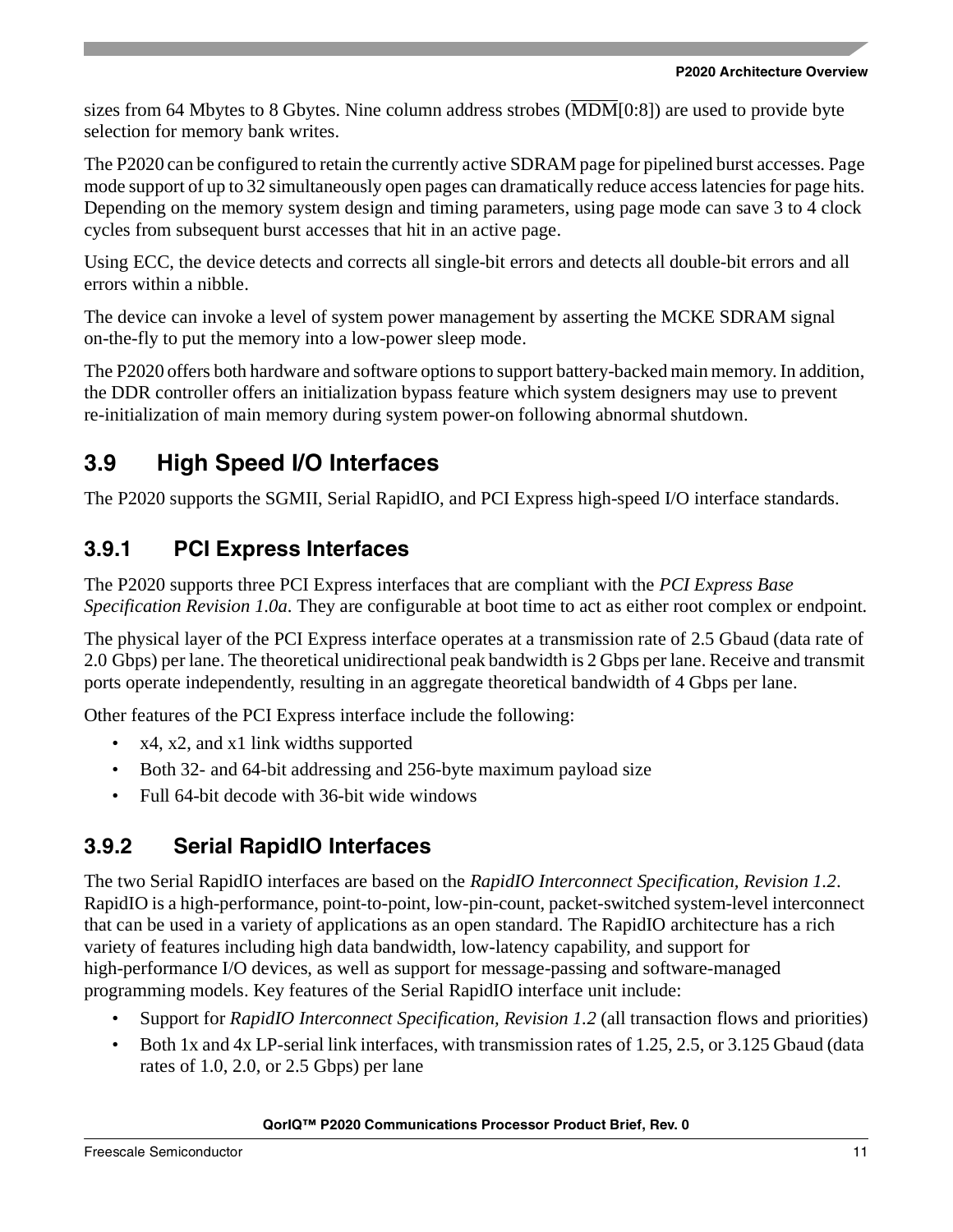#### **P2020 Architecture Overview**

- Auto detection of 1x or 4x mode operation during port initialization
- 34-bit addressing and up to 256-byte data payload
- Receiver-controlled flow control
- Support for RapidIO error injection
- Internal LP-serial and application interface-level loopback modes

The RapidIO messaging unit supports two inbox/outbox mailboxes (queues) for data and one doorbell message structure. Both chaining and direct modes are provided for the outbox, and messages can hold up to 16 packets of 256 bytes, or a total of 4 Kbytes.

#### **3.9.3 SGMII**

The serial gigabit media independent interface (SGMII) is a high-speed interface linking the Ethernet controller with an Ethernet PHY. SGMII uses differential signaling for electrical robustness. Only four signals are required: receive data and its inverse, and send data and its inverse; no clock signals are required.

#### **3.9.4 High-Speed Interface Multiplexing**

<span id="page-11-0"></span>[Table 2](#page-11-0) shows the supported high-speed interface configurations. The desired configuration must be selected at power-on reset.

|                  | Gbaud            |                  |        |       |       |
|------------------|------------------|------------------|--------|-------|-------|
| A                | в                | E.               | F      | A&B   | E&F   |
| PEX1: x1         | off              | off              | off    | 2.5   |       |
| off              | off              | off              | off    |       |       |
| <b>PEX1: x1</b>  | PEX2: x1         | PEX3: x2         |        | 2.5   | 2.5   |
|                  | Reserved         |                  |        |       |       |
|                  | <b>PEX1: x2</b>  | PEX3: x2         |        | 2.5   | 2.5   |
| Reserved         |                  |                  |        |       |       |
|                  | <b>PEX1: x4</b>  |                  | 2.5    |       |       |
| <b>SRIO2: 1x</b> | <b>SRIO1: 1x</b> | off              | off    | 3.125 |       |
|                  | <b>SRIO2: 4x</b> |                  |        | 1.25  |       |
|                  |                  | <b>SRIO2: 4x</b> |        | 2.5   |       |
|                  |                  | <b>SRIO2: 4x</b> |        |       | 3.125 |
| <b>SRIO2: 1x</b> | <b>SRIO1: 1x</b> | SGMII2           | SGMII3 | 1.25  | 1.25  |
| <b>SRIO2: 1x</b> | <b>SRIO1: 1x</b> | SGMII2           | SGMII3 | 2.5   | 1.25  |
| <b>PEX1: x1</b>  | <b>SRIO1: 1x</b> | SGMII2           | SGMII3 | 2.5   | 1.25  |
| <b>PEX1: x1</b>  | PEX2: x1         | SGMII2           | SGMII3 | 2.5   | 1.25  |
|                  | <b>PEX1: x2</b>  | SGMII2           | SGMII3 | 2.5   | 1.25  |

**Table 2. Supported High-Speed Interface Combinations**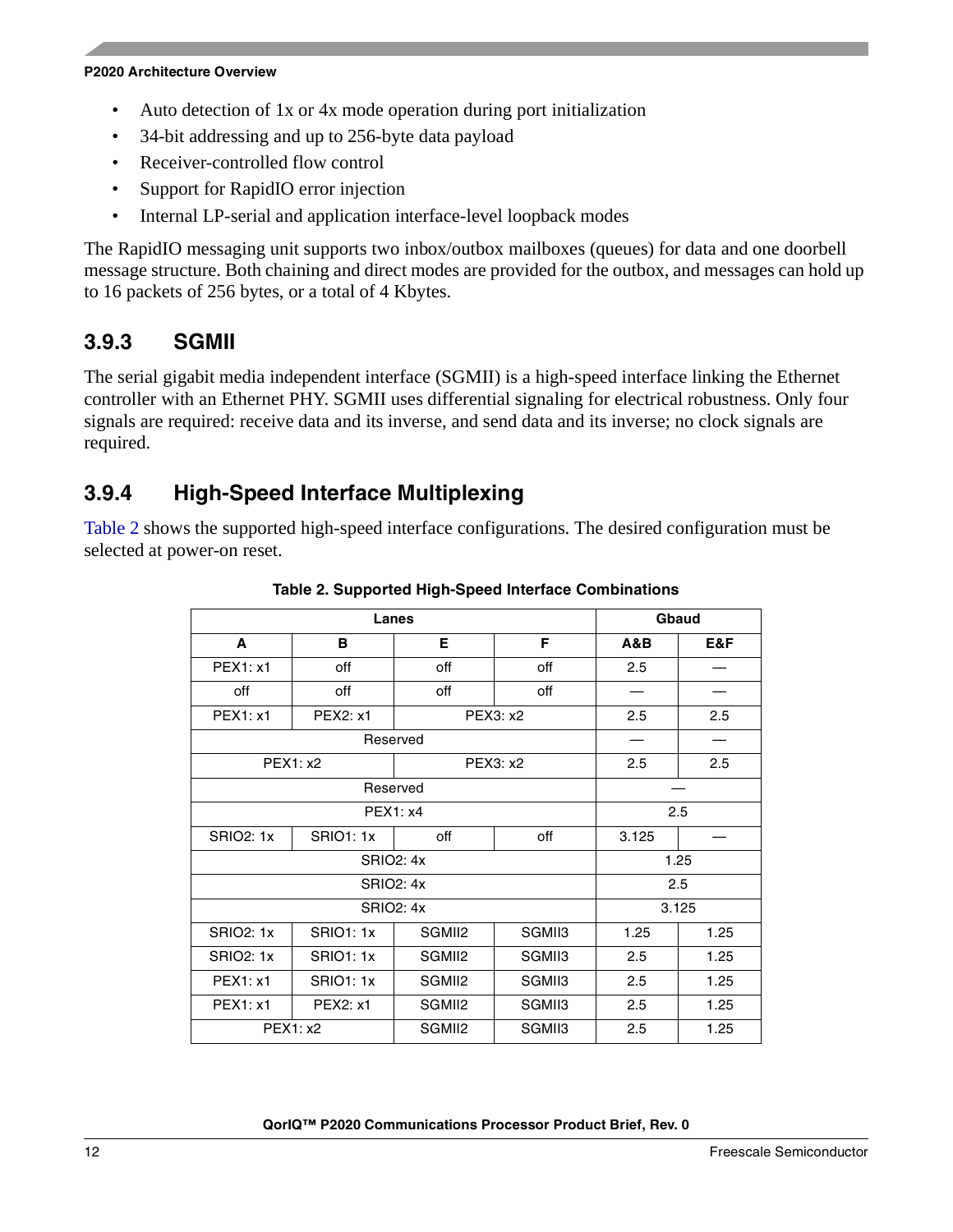# <span id="page-12-0"></span>**3.10 Programmable Interrupt Controller (PIC)**

The P2020 PIC implements the logic and programming structures of the OpenPIC architecture, providing for external interrupts (with fully nested interrupt delivery), message interrupts, internal-logic driven interrupts, and global high-resolution timers. Up to 16 programmable interrupt priority levels are supported. The PIC can be bypassed to allow use of an external interrupt controller.

# <span id="page-12-1"></span>**3.11 DMA, I2C, DUART, and Enhanced Local Bus Controller**

The P2020 provides two integrated four-channel DMA controllers, which can transfer data between any of its I/O or memory ports or between two devices or locations on the same port. The DMA controllers can be used as follows:

- To chain (both extended and direct) through local memory-mapped chain descriptors.
- To handle misaligned transfers as well as stride transfers and complex transaction chaining.
- To specify local attributes such as snoop and L2 write stashing.

There are two  $I^2C$  controllers. These synchronous, multimaster buses can be connected to additional devices for expansion and system development.

The DUART supports full-duplex operation and is compatible with the PC16450 and PC16550 programming models. Both the transmitter and receiver support 16-byte FIFOs.

The enhanced local bus controller (eLBC) port allows connection with a wide variety of external memories, DSPs, and ASICs. Three separate state machines share the same external pins and can be programmed separately to access different types of devices. The general-purpose chip select machine (GPCM) controls accesses to asynchronous devices using a simple handshake protocol. The user programmable machine (UPM) can be programmed to interface to synchronous devices or custom ASIC interfaces. The NAND flash control machine (FCM) further extends interface options. Each chip select can be configured so that the associated chip interface can be controlled by the GPCM, UPM, or FCM controller. All may exist in the same system. The local bus controller supports the following features:

- Multiplexed 16-bit address and data bus operating at up to 150 MHz
- 32-bit address support
- Eight chip selects support eight external slaves
- Up to eight-beat burst transfers
- 16- and 8-bit port sizes controlled by on-chip memory controller
- Three protocol engines available on a per-chip-select basis
- Parity support
- Default boot ROM chip select with configurable bus width (8 or 16 bits)
- Supports zero-bus-turnaround (ZBT) RAM
- FCM supports NAND flash, GPCM supports NOR flash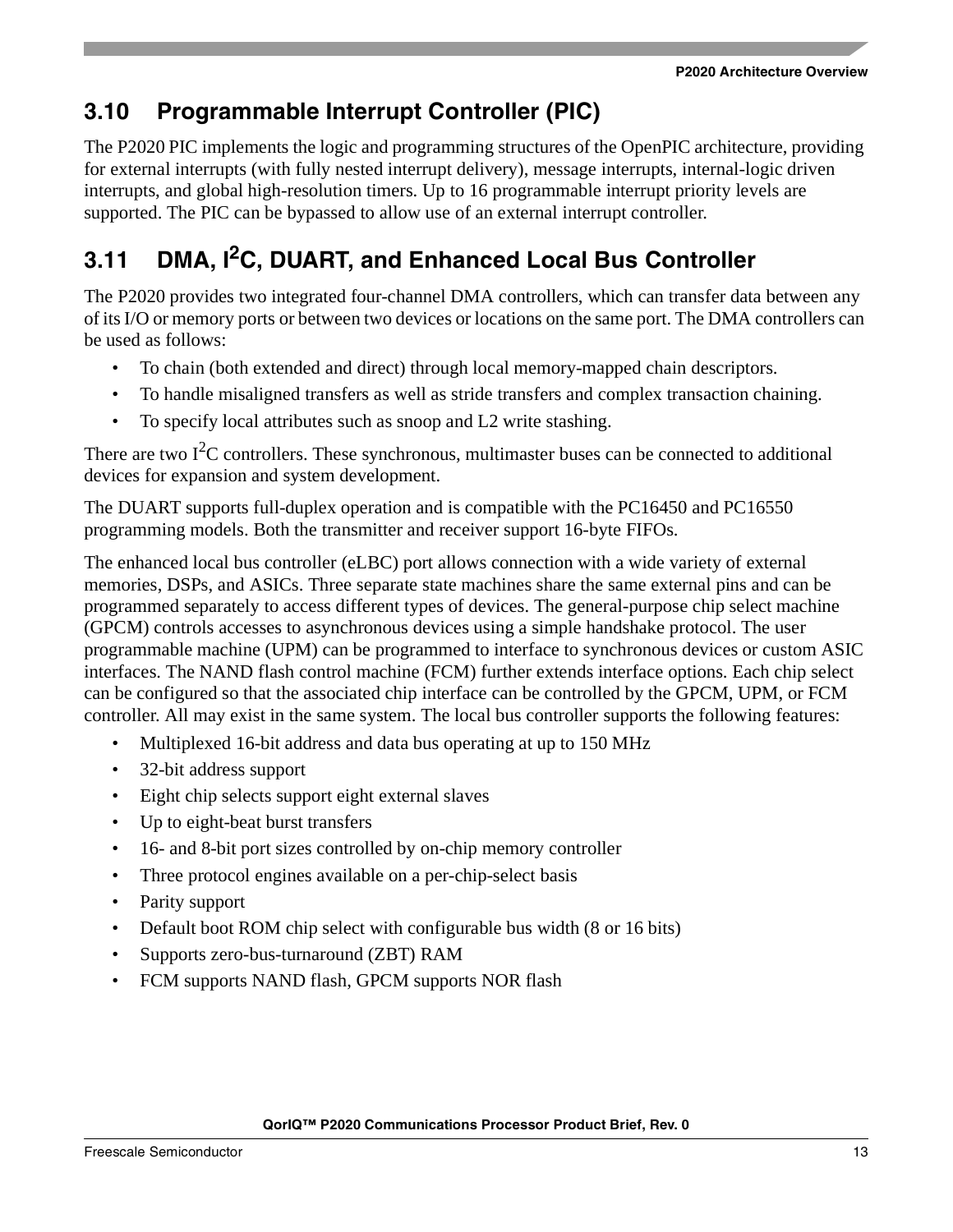### <span id="page-13-0"></span>**3.12 Device Boot Locations**

The P2020 may be configured to boot using one of the following interfaces:

- DDR2/DDR3 memory controller
- Any PCI Express interface
- Any Serial RapidIO interface
- Enhanced local bus interface (using the GPCM or FCM)
- SPI flash
- SD/MMC flash

#### **3.12.1 Boot Sequencer**

The P2020 provides a boot sequencer that uses the  $I^2C1$  interface to access an external serial ROM and loads the data into the device's configuration registers. The boot sequencer is enabled by a configuration pin sampled at the negation of the devices's hardware reset signal. If enabled, the boot sequencer holds the processor cores in reset until the boot sequence is complete. If the boot sequencer is not enabled, the processor cores exit reset and fetch boot code in default configurations.

#### <span id="page-13-1"></span>**3.13 Power Management**

The P2020E has features to minimize power consumption at several levels. Dynamic power management locally minimizes power consumption when a block is idle. Software can also shut down clocks to individual blocks when they are not needed. Additionally, software running on the e500 cores can access the cores's SPRs to put the device into doze or nap power-down state. Overall, four power consumption modes are supported: full on, doze, nap, and sleep.

#### <span id="page-13-2"></span>**3.14 System Performance Monitor**

The performance monitor facility supports eight 32-bit counters that can count up to 512 counter-specific events. It supports duration and quantity threshold counting and a burstiness feature that permits counting of burst events with a programmable time between bursts.

# <span id="page-13-3"></span>**4 Development Environment**

Development tools, hardware platforms, software building blocks and application-specific software solutions are available from Freescale and the Freescale Alliance Program, including third party protocol and signaling stack suppliers, real time operating systems support and a variety of applications software support. All of this builds upon the existing industry standard PowerQUICC family support program.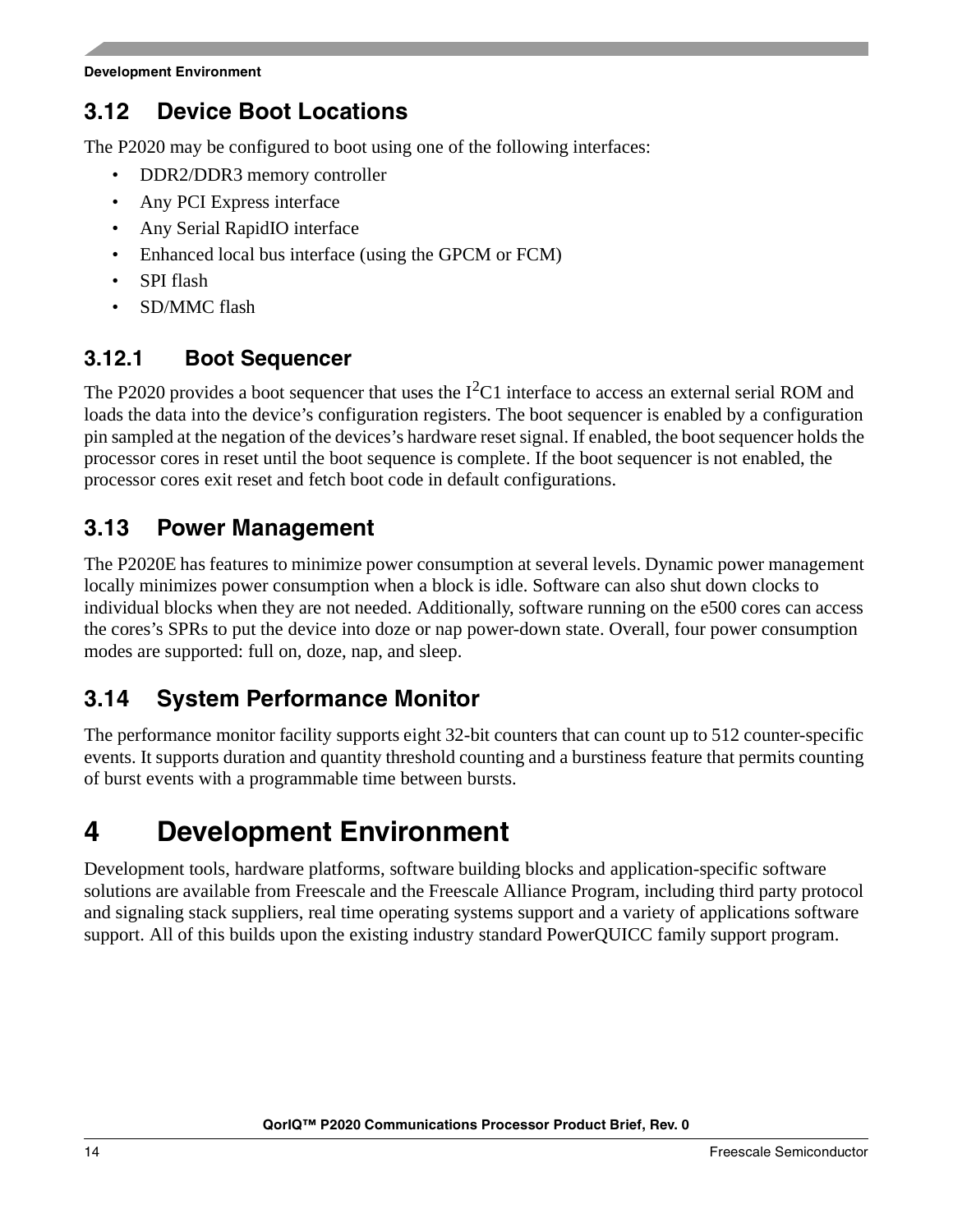**Document Revision History**

# <span id="page-14-0"></span>**5 Document Revision History**

<span id="page-14-1"></span>[Table 3](#page-14-1) provides a revision history for this product brief.

| Rev. No. | Date    | <b>Substantive Change(s)</b> |
|----------|---------|------------------------------|
|          | 01/2009 | Initial release.             |

#### **Table 3. Document Revision History**

**QorIQ™ P2020 Communications Processor Product Brief, Rev. 0**